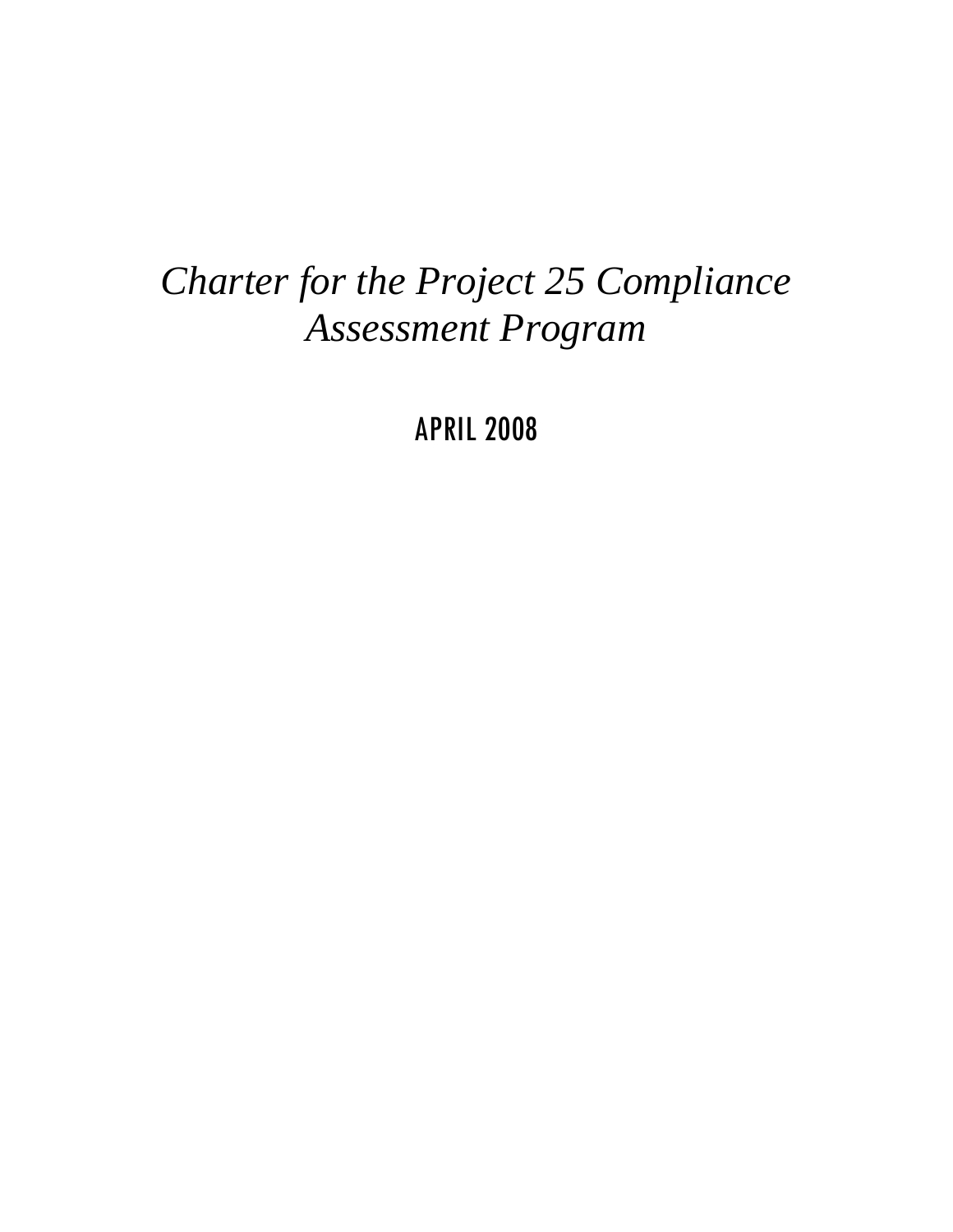# **Contents**

| $\mathbf{1}$            |                                                                             |  |  |
|-------------------------|-----------------------------------------------------------------------------|--|--|
| $\overline{2}$          |                                                                             |  |  |
|                         | 2.1<br>2.2<br>2.3<br>2.4                                                    |  |  |
| 3 <sup>1</sup>          |                                                                             |  |  |
|                         | 3.1<br>3.2<br>3.3<br>3.4<br>3.5<br>3.6<br>3.7<br>3.8<br>3.9<br>3.10<br>3.11 |  |  |
| $\overline{\mathbf{4}}$ |                                                                             |  |  |
|                         | 4.1<br>4.2<br>4.3<br>4.4<br>4.5<br>4.6<br>4.7<br>4.8<br>4.9                 |  |  |
|                         | 4.10<br>4.11<br>4.12<br>4.13                                                |  |  |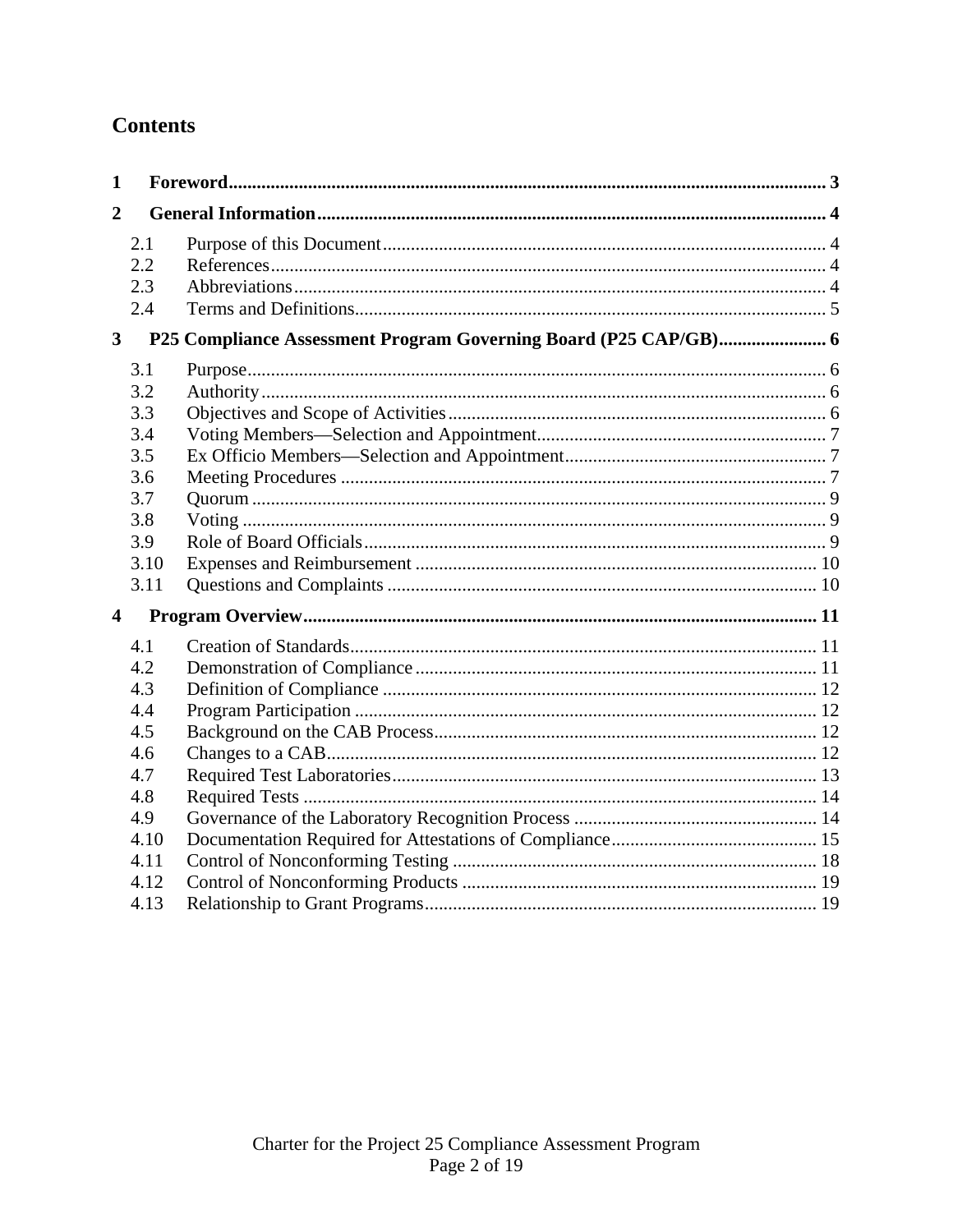#### **1 Foreword**

The Project 25 Compliance Assessment Program (P25 CAP) is a voluntary program that allows P25 equipment suppliers to formally demonstrate their products' compliance with a select group of requirements within the suite of P25 standards. The purpose of the program is to provide emergency response agencies with evidence that the communications equipment they are purchasing meet P25 standards for performance, conformance, and interoperability.

The program requires test laboratories to demonstrate their competence through a rigorous and objective assessment process. Such a process promotes the user community's confidence in, and acceptance of, test results from recognized laboratories. All equipment suppliers that participate in the P25 CAP must use recognized laboratories to conduct performance, conformance, and interoperability tests on their products. P25 equipment suppliers will release summary test reports from recognized labs along with declarations of compliance. This documentation will serve to increase the public's confidence in the performance, conformance, and interoperability of P25 equipment.

Performance, conformance, and interoperability issues are likely to occur in all communications technologies and especially in ones like P25 with protocols that constantly adapt to changing user requirements. Such problems should be resolved within the P25 CAP, and notably, before product launch and deployment. Further, the declaration of compliance-related documents developed by program participants will provide useful technical information about the equipment.

P25 CAP will provide the more than 60,000 emergency response agencies nationwide with a consistent and tractable perspective of P25 product compliance. It will also provide a means of verifying that Federal grant dollars are being invested in standardized solutions and equipment that promotes interoperability.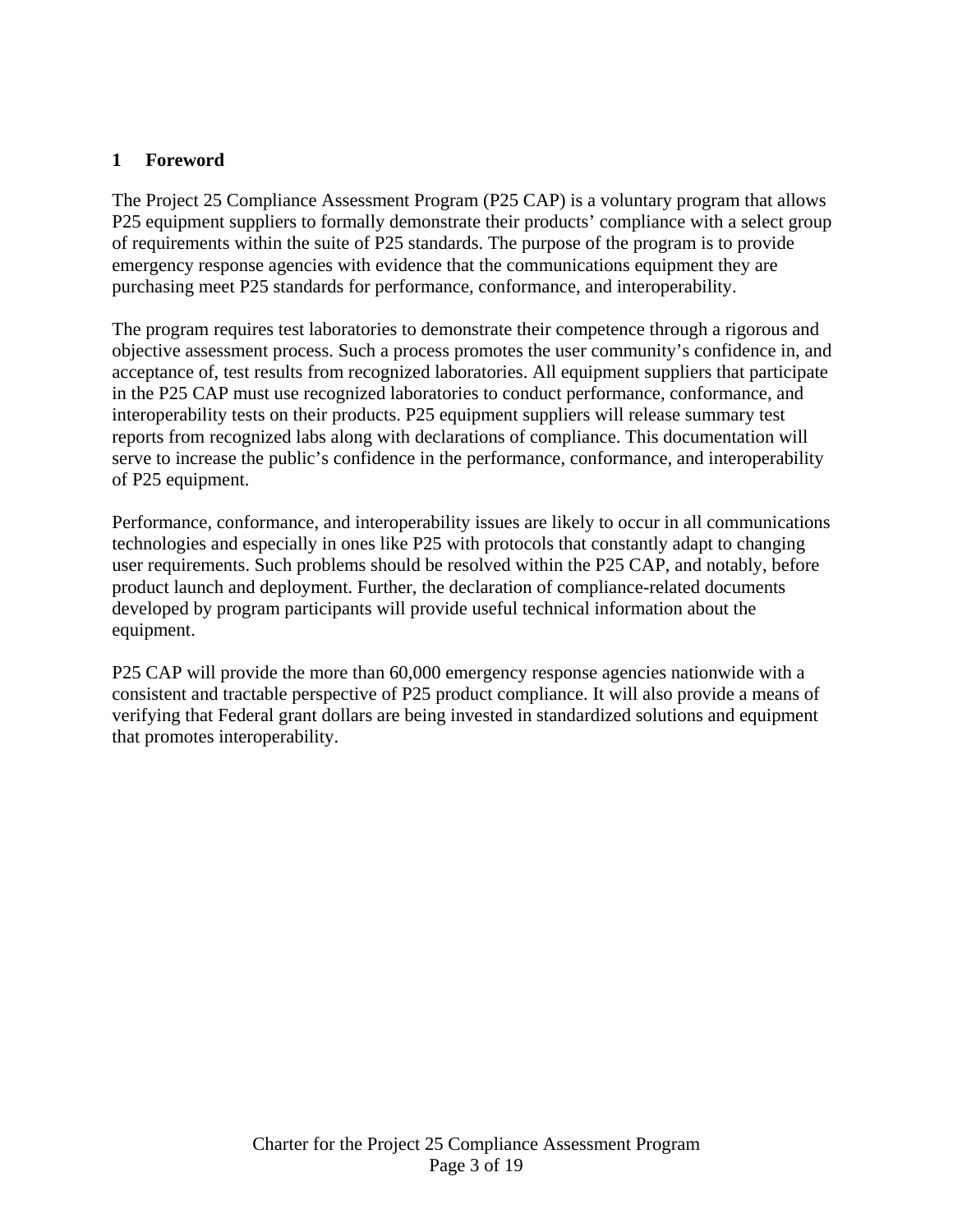#### **2 General Information**

#### **2.1 Purpose of this Document**

This document serves as the charter for the P25 CAP program. It outlines the roles and responsibilities of the involved parties. This document also includes an overview of the program including what is required of testing laboratories, vendors, and other participants.

#### **2.2 References**

ISO/IEC 17000:2004, Conformity assessment—Vocabulary and general principles

ISO/IEC 17011:2004, Conformity assessment - General requirements for accreditation bodies accrediting conformity assessment bodies

ISO/IEC 17025:2005, General requirements for the competence of testing and calibration laboratories

ISO/IEC 17050:2004, Conformity assessment – Supplier's declaration of conformity

Title 15 United States Code, Section 3710a, Cooperative Research and Development Agreements

NIST Handbook 153, Laboratory Recognition Process for Project 25 Compliance Assessment

#### **2.3 Abbreviations**

APIC—APCO 25 Interface Committee

CAPPTG—Compliance Assessment Process and Procedures Task Group

DHS OIC—Department of Homeland Security/Office for Interoperability and Compatibility

FOIA—Freedom of Information Act

NIST/OLES—National Institute of Standards and Technology/Office of Law Enforcement Standards

P25 CAP—Project 25 Compliance Assessment Program

P25 CAP/GB—Project 25 Compliance Assessment Program/Governing Board

P25 CAP/GBC—Project 25 Compliance Assessment Program/Governing Board Chairman

Charter for the Project 25 Compliance Assessment Program Page 4 of 19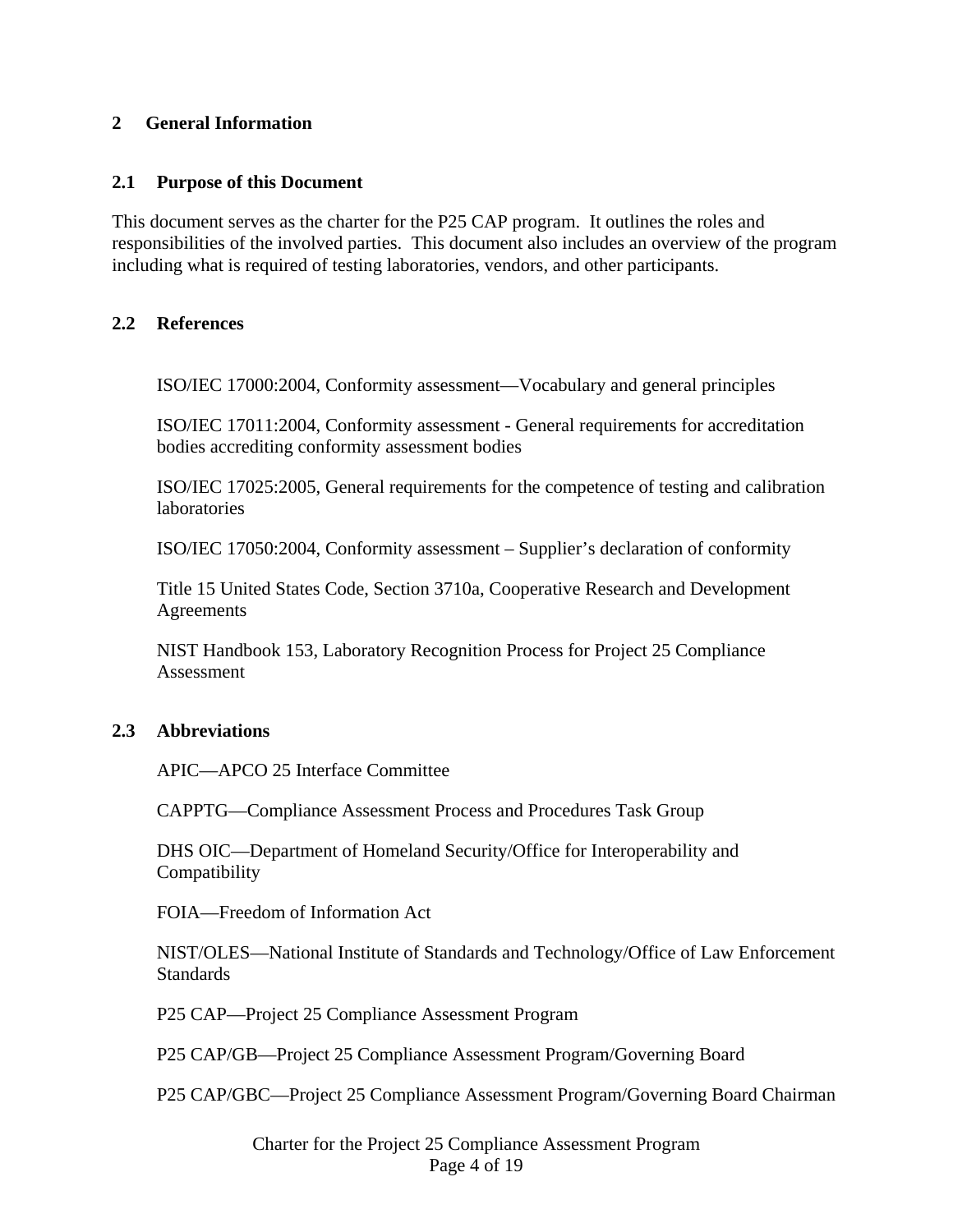P25 CAP/GBVC—Project 25 Compliance Assessment Program/Governing Board Vice Chairman

P25 CAP/LPM—Project 25 Compliance Assessment Program/Laboratory Program Manager

SDoC—Supplier's Declaration of Compliance

TSB—Telecommunications Systems Bulletin

#### **2.4 Terms and Definitions**

#### **2.4.1** *APCO 25 Interface Committee (APIC):*

A P25 committee, comprised of P25 users and equipment manufacturer representatives, which develops initial drafts of P25 standards.

#### **2.4.2** *Certificate of Recognition:*

A document presented by the P25 CAP to a laboratory that has demonstrated competence to conduct a particular Scope of Recognition of testing, that is, all of the test cases or a subset of test cases defined in the applicable Compliance Assessment Bulletin.

#### **2.4.3** *Compliance Assessment Bulletin:*

A Compliance Assessment Bulletin is the primary product created by the P25 CAP/GB. The scope of a CAB can range from policy to guidance, covering issues such as specific test standards to be used for a particular P25 interface, guidelines for the creation of an SDoC, P25 LMR RFP Guidance, etc.

#### **2.4.4** *Compliance Assessment Process and Procedures Task Group (CAPPTG):*

A subcommittee of the APCO 25 Interface Committee, or APIC. The mission of the CAPPTG is to ensure that P25 equipment and systems comply with P25 standards for interoperability, conformance, and performance, regardless of equipment supplier, and in accordance with the User Needs Statement of Requirements.

#### **2.4.5** *Declared Equipment:*

A P25 product which: 1) has been tested at a P25 CAP-recognized laboratory; 2) has been determined by the equipment supplier to be compliant with all current requirements of the P25 CAP; 3) possesses a Supplier's Declaration of Compliance (SDoC); and 4) has a summary test report that has been reviewed for accuracy and completeness by the P25 CAP Laboratory Program Manager.

#### **2.4.6** *Model Class:*

Products defined by the equipment supplier as having identical P25 functionality will constitute a model class.

#### **2.4.7** *Original Equipment Manufacturer (OEM):*

A company whose products are used as components or subsystems in another company's product or products.

> Charter for the Project 25 Compliance Assessment Program Page 5 of 19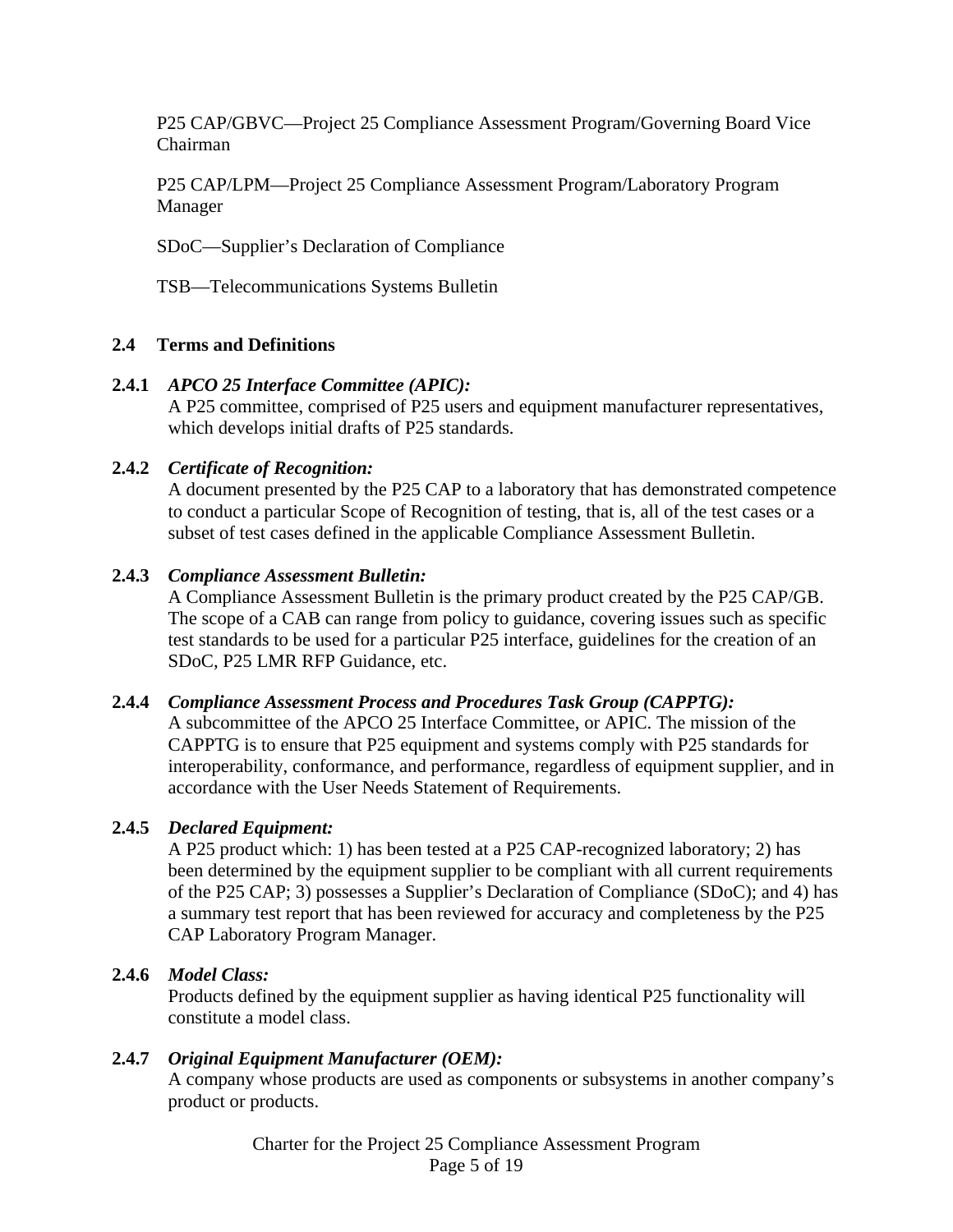## **2.4.8** *Supplier's Declaration of Compliance (SDoC):*

An attestation by an individual or organization that a product is in conformance or compliance with specified requirements of documents such as standards, guides, or technical specifications.

## **2.4.9** *Scope of Recognition:*

This is the type of testing for which a laboratory has demonstrated compliance and competence. The particular test standards are contained in the relevant definition of Compliance Assessment Bulletins. The Scope of Recognition will list the actual test standards for which the laboratory has demonstrated competency..

# **2.4.10** *Telecommunications Systems Bulletin (TSB):*

Telecommunications Systems Bulletins are published by the TIA. A TSB is not a standard, but contains technical material that may be valuable to industry and users.

# **3 P25 Compliance Assessment Program Governing Board (P25 CAP/GB)**

# **3.1 Purpose**

The P25 CAP/GB represents the collective interests of organizations that procure P25 equipment. It establishes the policies of the P25 CAP, and assists the DHS OIC CAP Program Manager in the administration of the program.

# **3.2 Authority**

The P25 CAP was established on the basis of directives from the United States Congress:

- a) Senate Report 109-088—Departments of Commerce and Justice, Science, and Related Agencies Appropriations Bill, 2006
- b) House Report 109-241—Making Appropriations for the Department of Homeland Security for the Fiscal Year Ending September 30, 2006, and for Other Purposes

The Director of the Department of Homeland Security (DHS) Office for Interoperability and Compatibility (OIC) has determined that the establishment of the GB is in accord with these directives. The membership of the Board is limited to active local, tribal, state, or Federal government employees.

#### **3.3 Objectives and Scope of Activities**

The P25 CAP/GB issues Compliance Assessment Bulletins (CAB)s in support of the operation of the P25 CAP. These CABs will constitute the collective body of information used by DHS OIC to develop requirements that must be met by equipment suppliers that participate in the P25 CAP.

> Charter for the Project 25 Compliance Assessment Program Page 6 of 19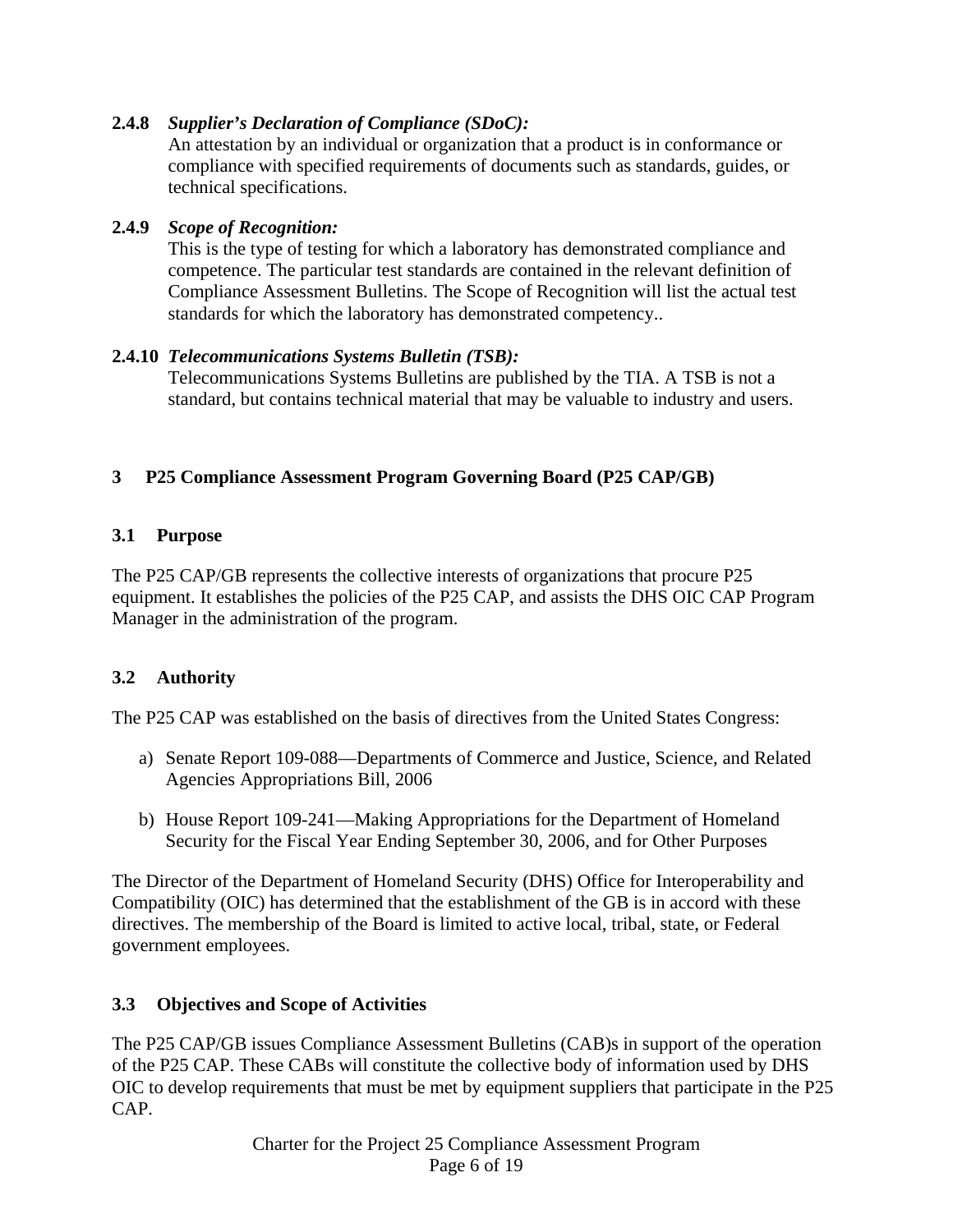# **3.4 Voting Members—Selection and Appointment**

All members of the P25 CAP/GB are appointed—not elected—to their positions. With the exception of the P25 CAP/LPM, they are appointed by the Director of DHS OIC for terms appropriate for the accomplishment of the Board's mission. They serve at the pleasure of the Director of DHS OIC. The P25 CAP/LPM is appointed by, and serves at the pleasure of, the Director of NIST Office of Law Enforcement Standards (NIST/OLES), as detailed in NIST Handbook 153.

Membership is limited to active local, tribal, state, or Federal government officials. Members are selected based on their experience with the management and procurement of land mobile radio systems and/or knowledge of conformity assessment programs and methods. Selections are made to balance those viewpoints required to effectively address P25 CAP issues under consideration.

Membership includes the responsibility to personally attend a certain number of P25 CAP/GB meetings. DHS OIC reserves the right to replace any member who is unable to fully participate in the Board's meetings. Alternate members will not be permitted to represent those individuals appointed by DHS OIC without prior written agreement.

# **3.5 Ex Officio Members—Selection and Appointment**

Members of certain emergency response-related organizations may be requested to participate in P25 CAP/GB proceedings, and will be given ex officio status on the Board. Ex officio members of the Board are appointed—not elected—to their positions by the Director of DHS OIC. They are appointed for terms appropriate to accomplish the Board's mission. They serve at the pleasure of the Director of DHS OIC.

#### **3.6 Meeting Procedures**

The P25 CAP/GB will meet as required. All Board members must personally attend the annual meeting conducted at the end of the fiscal year. Board members may attend other meetings via teleconference. The Chairman will call meetings in consultation with the Vice Chairman, according to the considerations outlined in the sections below.

#### **3.6.1 Rules**

The P25 CAP/GB will operate in accordance with Robert's Rules of Order Newly Revised (10th Edition).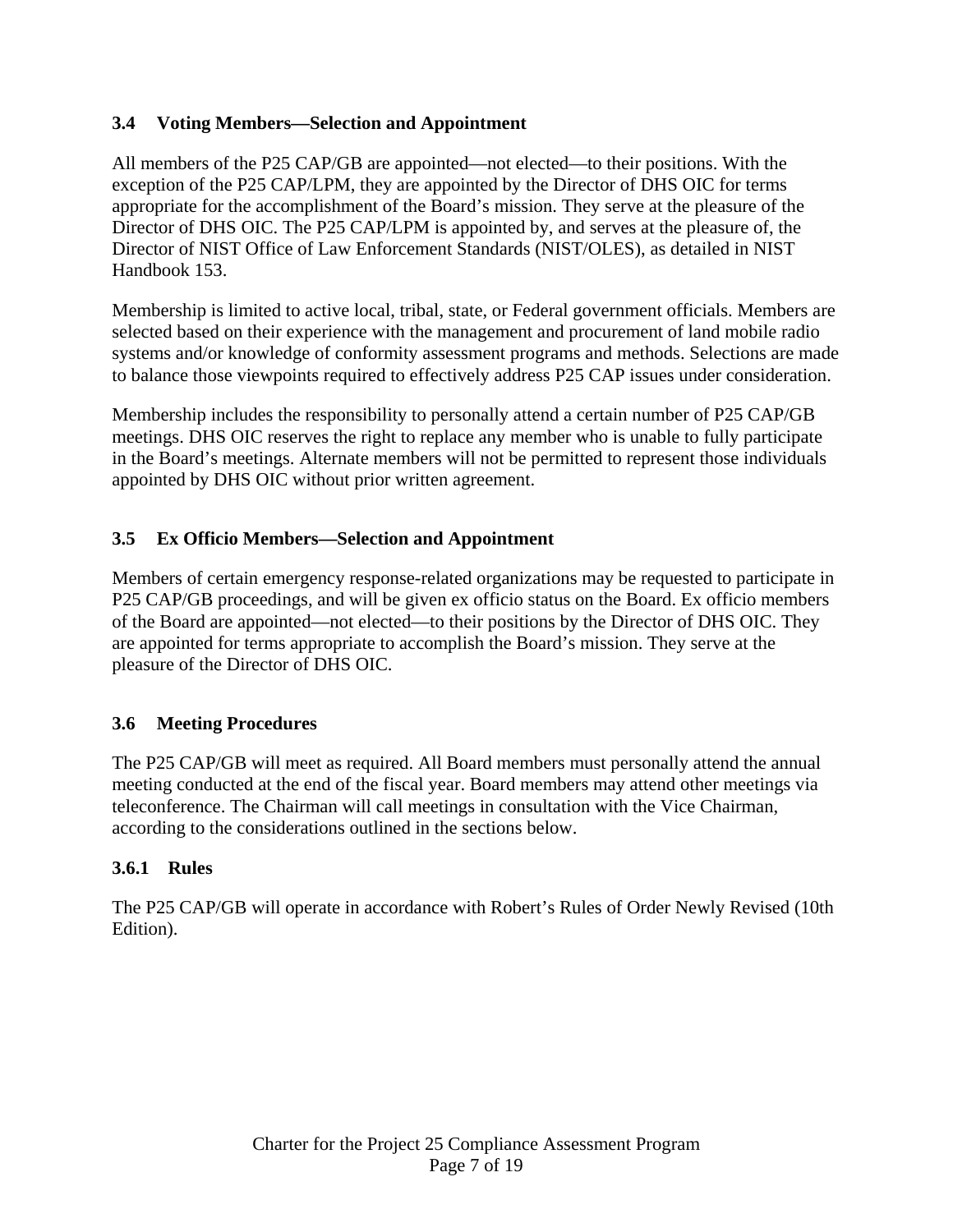# **3.6.2 Agenda**

The Chairman will approve the agenda for all meetings. The Vice Chairman will distribute the agenda to the members prior to each meeting. The Vice Chairman also will publish an outline of the agenda with the notice of the meeting on the SAFECOM Web site. Any Board member may submit agenda items to the Vice Chairman or the Chairman. Items may also be suggested by non-members, including members of the public.

## **3.6.3 Minutes and Records**

The Board's Vice Chairman will prepare minutes of each meeting, and will distribute copies to each Board member. Minutes of open meetings will be available to the public upon request. Minutes of closed meetings will also be available to the public upon request, subject to the withholding of matters about which public disclosure would be harmful to the interests of the Government, industry, or others, and which are exempt from disclosure under the Freedom of Information Act (FOIA). The minutes will include a record of the persons present either in person or via teleconference. They will include the names of Board members, names of staff, and the names of members of the public from whom written or oral presentations were made. They also will include a complete and accurate description of the matters discussed and conclusions reached, and copies of all reports received, issued, or approved by the Board.

All documents, reports, or other materials prepared by, or for, the Board constitute official government records. Therefore, they must be maintained according to DHS policies and procedures.

#### **3.6.4 Open Meetings**

Unless otherwise determined in advance, all meetings of the P25 CAP/GB will be open to the public. Once an open meeting has begun, it will not be closed for any reason. All materials brought before, or presented to, the Board during the conduct of an open meeting, including the minutes of the preceding open meeting, will be available to the public for review, or copying, at the time of the scheduled meeting.

Members of the public may attend any meeting or portion of a meeting that is not closed to the public. Members of the public may offer, at the determination of the Chairman, oral comment at such meeting. The Chairman may decide in advance to exclude oral public comment during a meeting. In this case, the meeting announcement published on the SAFECOM Web site will note that oral comment from the public is excluded, and will invite written comment as an alternative. Members of the public may submit written statements to the P25 CAP/GB at any time.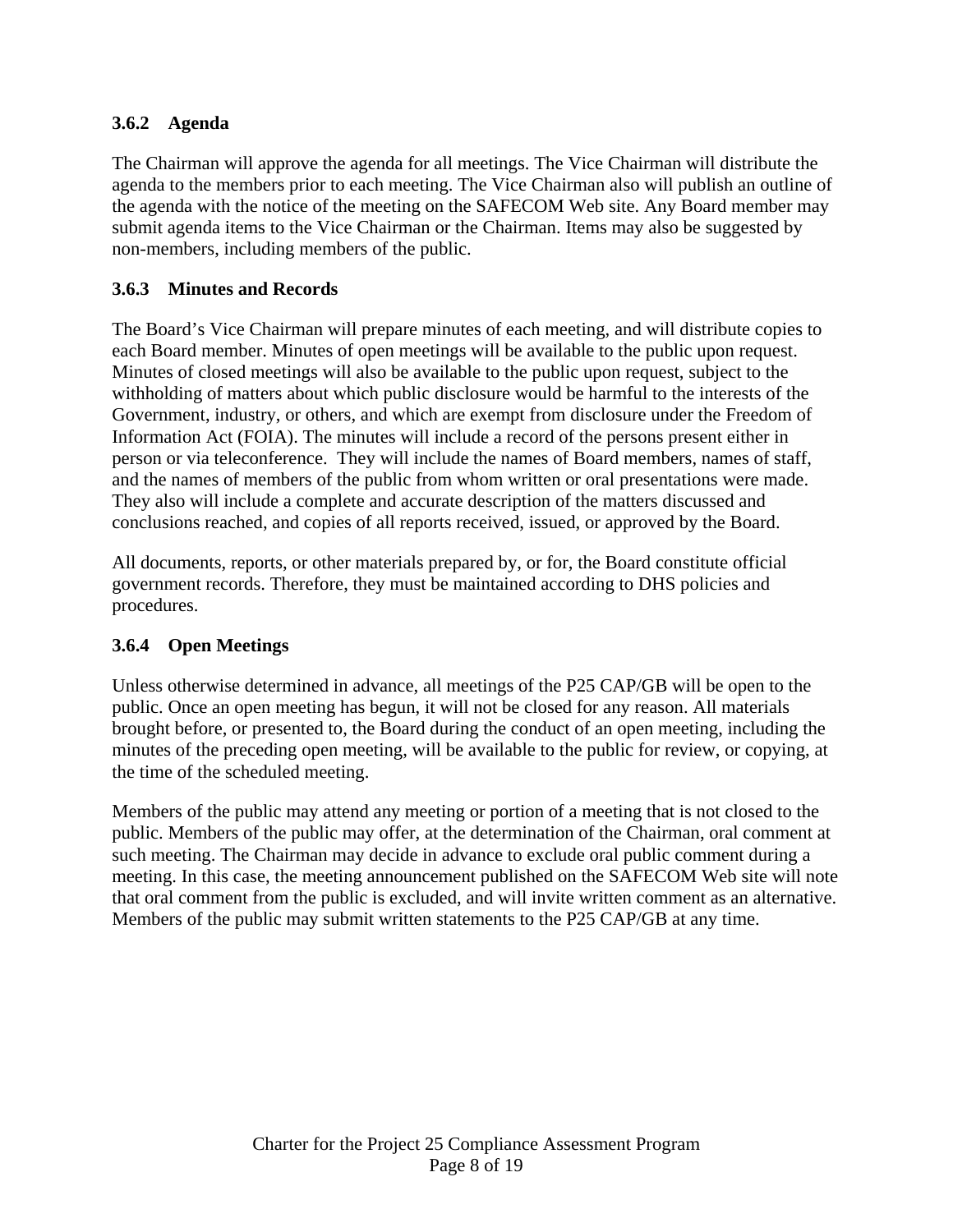#### **3.6.5 Closed Meetings**

Meetings of the P25 CAP/GB will be closed only in certain, limited circumstances. Where the Chairman and Vice Chairman have determined in advance that discussions during a Board meeting will involve matters about which public disclosure would be harmful to the interests of the government, industry, or others, an advance notice of a closed meeting will be published on the SAFECOM Web site. The notice may announce the closing of all, or just part of, a meeting. If, during the course of an open meeting, matters inappropriate for public disclosure arise during discussions, the Chairman will order such discussion to cease, and will schedule it for closed session. Notices of closed meetings will be published on the SAFECOM Web site at least 15 calendar days in advance.

# **3.7 Quorum**

Two thirds of the voting members of the P25 CAP/GB must be present to establish a quorum. In addition, in light of the P25 CAP/LPM's unique body of knowledge, a quorum may not be established in the absence of the LPM.

# **3.8 Voting**

When a decision or recommendation of the P25 CAP/GB is required, the Chairman will request a motion for a vote. Any member, including the Chairman, may make a motion for a vote. A second on any proper motion is required to bring any issue to vote.

# **3.9 Role of Board Officials**

#### **3.9.1 Chairman**

The Chairman works with the Vice Chairman to establish priorities and identify issues which must be addressed, determines the level and types of staff and financial support required, and serves as the focal point for the Board's membership. In addition, the Chairman is responsible for verifying the accuracy of minutes developed by the Vice Chairman to document the Board's meetings. The Chairman shall only vote in the event of a tie vote, in which case he will cast the deciding vote. The Chairman shall: 1) approve or call the meetings of the Board; and 2) approve agendas.

#### **3.9.2 Vice Chairman**

The Vice Chairman serves as DHS OIC's agent for all matters related to the Board's activities. The Vice Chairman shall: 1) in the absence of the Chairman, approve or call the meeting of the Board; 2) in the absence of the Chairman, approve agendas; and 3) attend all meetings.

In addition, the Vice Chairman is responsible for providing adequate staff support to the Board, including the performance of these functions: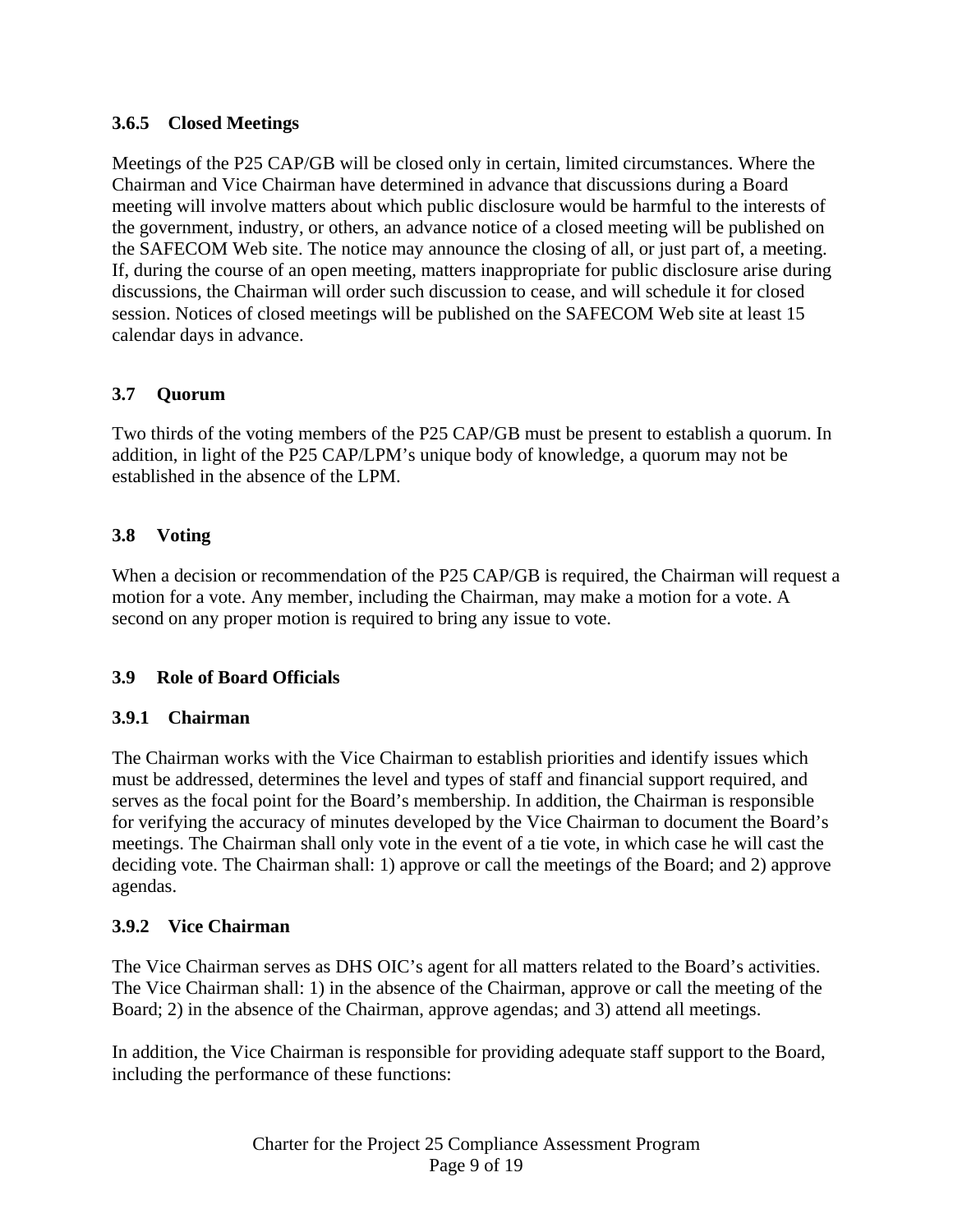- 1. Notifying members of the time and place for each meeting
- 2. Maintaining records of all meetings, including subgroup or working group activities, as required by law
- 3. Maintaining the roll
- 4. Preparing the minutes of all meetings of the Board's deliberations, including subgroup and working group activities
- 5. Attending to official correspondence
- 6. Maintaining official P25 CAP/GB records, and filing all papers and submissions prepared for or by the P25 CAP/GB, including those items generated by subgroups and working groups
- 7. Acting as the Board's agent to collect, validate, and pay all vouchers for pre-approved expenditures
- 8. Preparing and handling all reports, including the annual report, as required by DHS OIC

# **3.9.3 P25 CAP/LPM**

The P25 CAP/LPM provides information to Board members on the operation of the laboratory assessment component of the program. The P25 CAP/LPM is a voting member of the GB.

#### **3.10 Expenses and Reimbursement**

Expenses related to the operation of the P25 CAP/GB will be borne by DHS OIC. Expenditures of any kind must be approved in advance by the Vice Chairman. Each organization within DHS OIC which sponsors a specific Board activity will be responsible for providing the support services, and will assure compliance with DHS-related policies and procedures.

Federal Government employees serving on the P25 CAP/GB are not eligible for any form of additional compensation. The Government may pay travel and per diem for non-Federal Government members at a rate equivalent to that allowable for Federal employees.

#### **3.11 Questions and Complaints**

Questions and complaints on the P25 CAP should be addressed to either:

- The P25 CAP/LPM for issues related to the laboratory recognition component of the program
- The P25 CAP/GBC for concerns related to the overall program.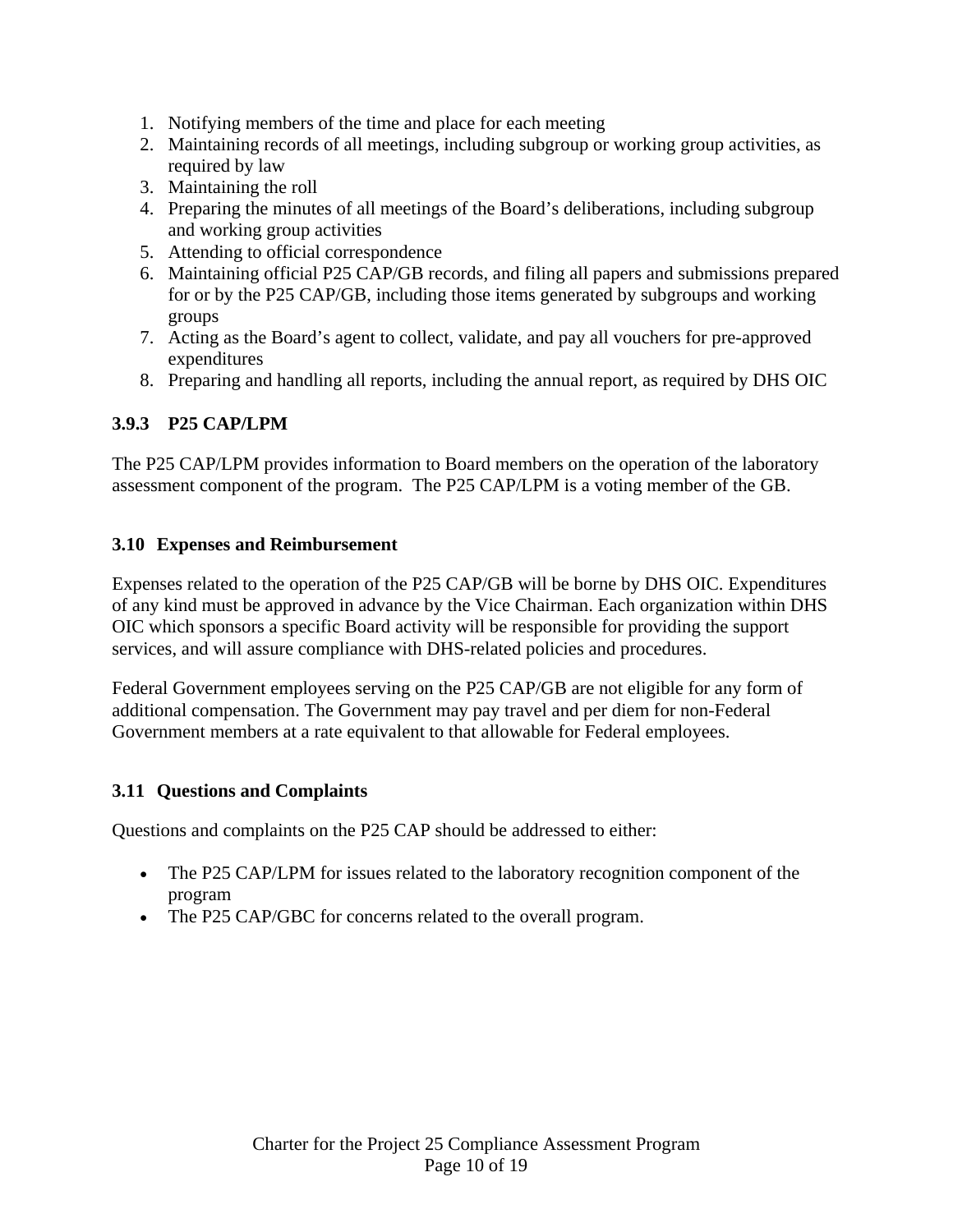# **4 Program Overview**

The P25 CAP will formally recognize test laboratories for competence to conduct a predetermined set of tests on P25 products. The tests that those laboratories execute will demonstrate product compliance with a select group of requirements within the suite of P25 standards. Subsequently, DHS will require that equipment suppliers post summary reports of the test results and an SDoC on the SAFECOM Web site. To help their purchasing decisions, P25 users may search this Web site for products that have demonstrated compliance.

# **4.1 Creation of Standards**

The TIA TR-8 Mobile and Personal Private Radio Standards committee creates the message, procedure, and protocol documents which define the operation and functionality of P25 equipment, subsystems, and services. TR-8 also produces normative compliance assessmentrelated performance, conformance, and interoperability standards that are used to evaluate product compliance. The P25 Steering Committee approves all published standards for P25 equipment.

Note: While the P25 Steering Committee normally adopts standards created by TIA TR-8, this is not a requirement.

#### **4.2 Demonstration of Compliance**

The test methods used in the program are chosen from P25-approved standards that are customarily drawn from the TIA-102 suite of standards. The intention is for the suite to contain performance, conformance, and interoperability test standards for each interface or major service. A variety of test methods are contained within each test standard. Many but not all of these test methods will be included in the minimal set of tests required for compliance demonstration in this program. A joint group of users and equipment suppliers, in the P25 Compliance Assessment Process and Procedures Task Group (CAPPTG), evaluates each test method within a test standard for suitability and inclusion within the program. CAPPTG then compiles a list of the required test methods drawn from each test standard, and releases them in the form of a draft compliance related Telecommunications Systems Bulletins (TSB). The compliance related TSB is approved by the P25 Steering Committee, and routed to the TR-8 for final editing and publication. The P25 CAP/GB uses these TSBs as the basis for the creation of CAB's with regard to required testing, but is not limited to the material in the compliance related TSB's.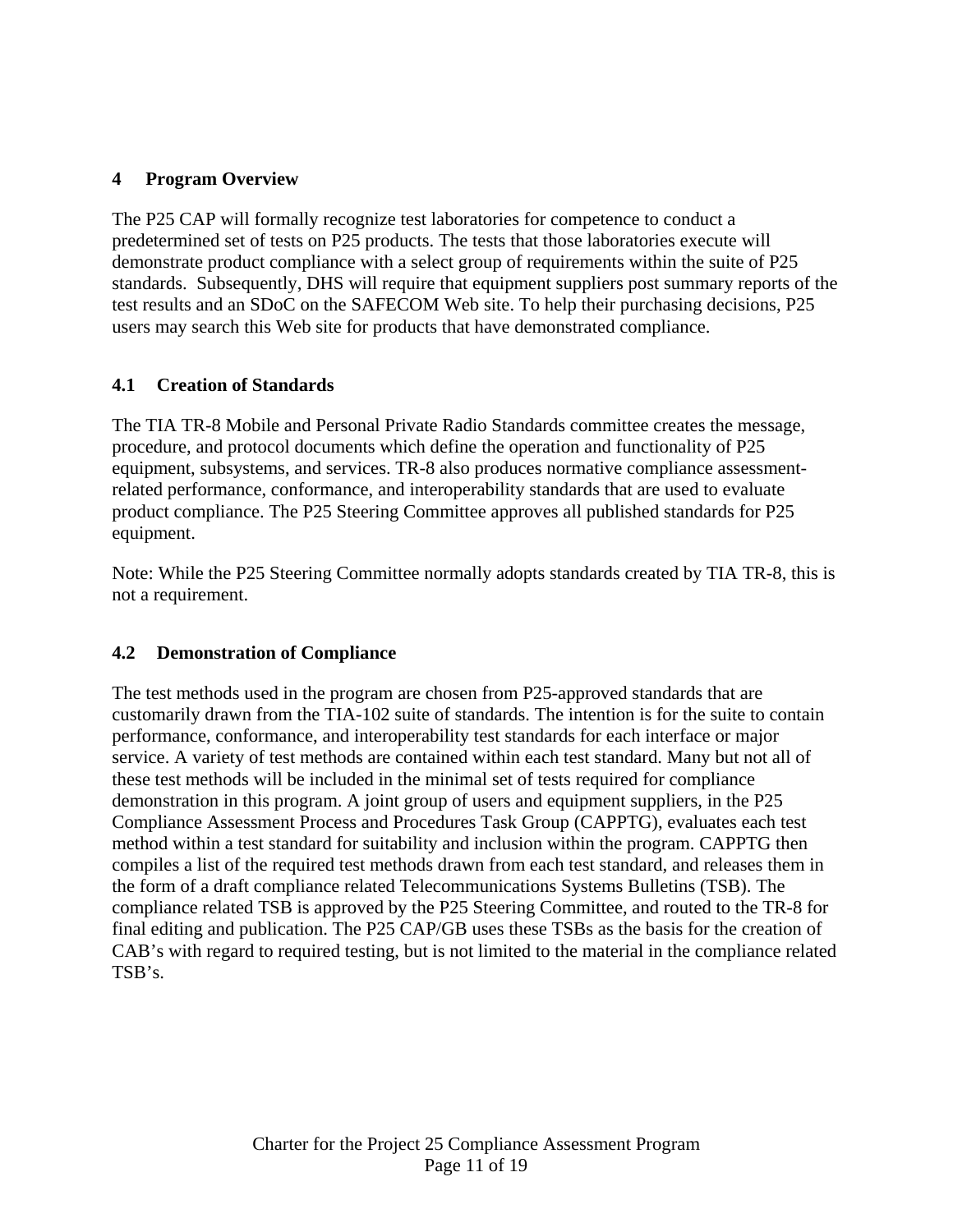# **4.3 Definition of Compliance**

The P25 CAP provides equipment purchasers with demonstrated evidence of a product's compliance with a select group of requirements within the suite of P25 standards. The test procedures used to validate these requirements are also part of the P25 suite of standards. While successful tests will demonstrate P25 compliance for the specific requirements tested, the conclusions drawn from these tests do not apply to every environment or need that individual users may have. P25 CAP-mandated tests only demonstrate product compliance with the test procedures listed in the Supplier's Declaration of Compliance and therefore only attest to a product's compliance with specific requirements within the P25 Standard.

# **4.4 Program Participation**

There are no membership requirements for equipment suppliers wishing to participate in the P25 CAP. The key requirements within the program are that test laboratories must be formally recognized to conduct testing, and that attestations of compliance must follow certain content and formatting requirements. Equipment suppliers are responsible for identifying which products are affected by the requirements, and should regularly check the SAFECOM Web site for changes.

Purchasers of equipment need not be associated with the program. The outputs from the program will be collected on a publicly available Web site that will simplify the process of identifying and evaluating equipment declared compliant.

#### **4.5 Background on the CAB Process**

When a P25 CAP test standard and/or compliance related TSB is published, the P25 CAP/GB reviews the documents and publishes the effective date of any new testing requirements contained within the test standard and/or compliance related TSB through a P25 CAP CAB issued by the P25 CAP/GB. Upon DHS publication of a revised test suite, based on CAP GB recommendations, the P25 CAP/LPM will prepare lead assessors (quality system experts) and subject matter expert assessors to conduct on-site assessments of laboratories for competence to conduct the new tests.

#### **4.6 Changes to a CAB**

As needed, each CAB will be updated periodically as new normative test documents are published for existing equipment or interfaces, or to incorporate tests for new types of equipment. Equipment suppliers are responsible for monitoring CABs so they can ensure that any previously released SDoCs are kept current based on changes in testing requirements. In some instances, this will require that previously tested equipment undergoes additional, supplementary testing, and that a supplementary summary test report be submitted along with an updated SDoC.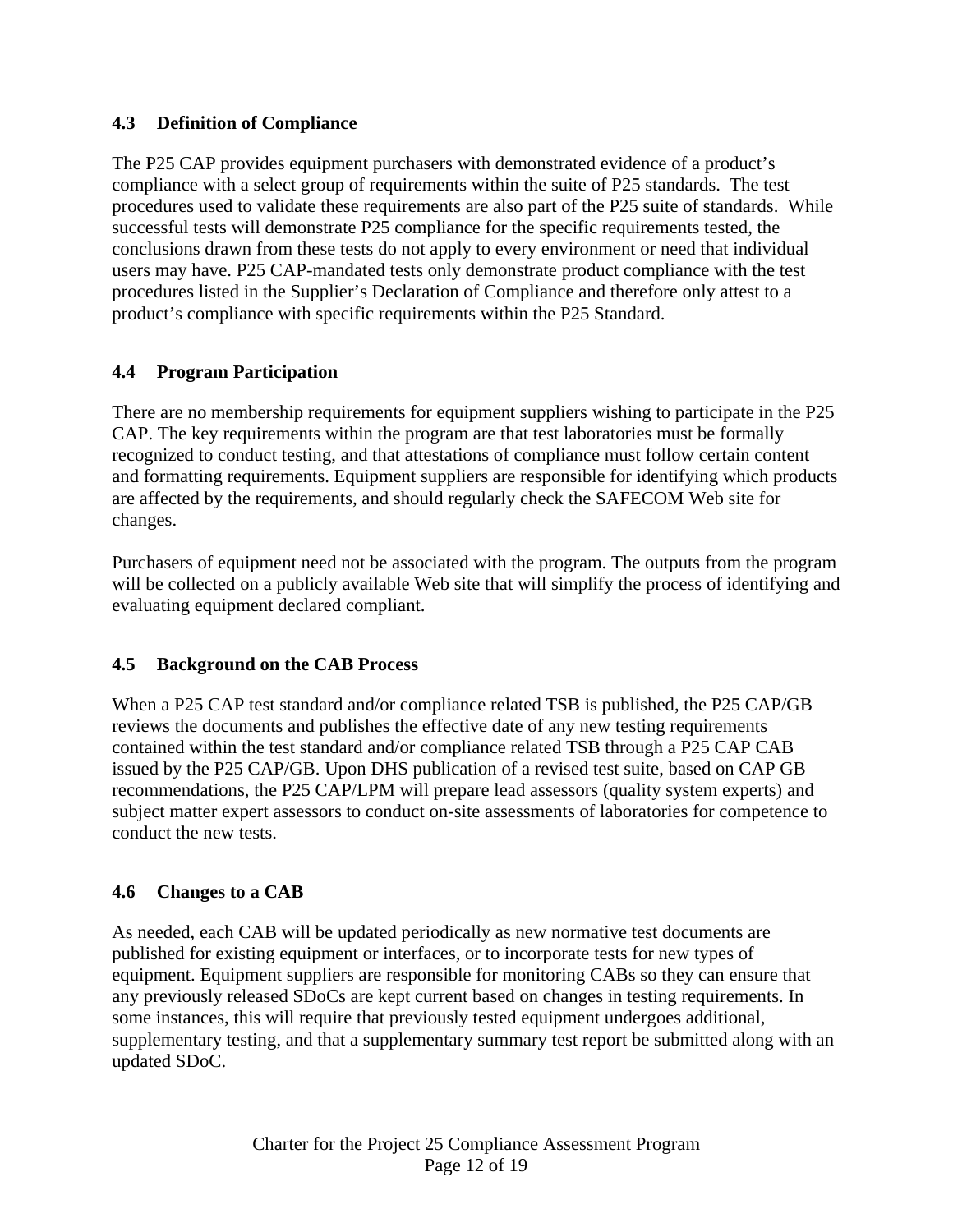The P25 CAP/GB issue updates to its CAB's in the form of Final CAB's. Notices of Proposed CAB's will be published on the SAFECOM Web site; interested parties will be given 15 days to comment. After deliberating on any comments received, the P25 CAP/GB will either issue an updated Notice of a Proposed CAB or will release a Final CAB.

Final CABs will contain clear instructions on their effective date. The effective dates will provide grace periods to: 1) accommodate the time required to gain expanded scopes of recognition for a test lab; 2) allow time for TIA to publish and the P25 Steering Committee to approve P25 CAP related TSBs; and 3) publish or modify normative test standards.

Final CABs will include implementation dates for all new testing requirements. Typically, new CABs will be posted no less than four months in advance of the implementation date for a change in the requirements.

Note: It is the equipment supplier's responsibility to periodically check the SAFECOM Web site for Final CABs.

# **4.7 Required Test Laboratories**

In accordance with NIST Handbook 153, *Laboratory Recognition Process for Project 25 Compliance Assessment,* all testing within the program will be conducted at laboratories that are formally recognized by the P25 CAP for competence, using processes and procedures of internationally accepted conformity assessment practices and systems. Recognition is granted to competent laboratories following a rigorous on-site assessment in which trained Laboratory Assessment Teams evaluate the laboratory for technical competence and quality system management. This is done to ensure accuracy, reproducibility, and repeatability of results.

Laboratory recognition is acknowledged by the issuance of a Certificate and Scope of Recognition that details the specific test methods, measurements, and services for which a laboratory has been recognized. The Scope of Recognition is associated with the scope of P25 CAP CABs. Laboratory practices are subject to audits during monitoring visits or periodic onsite assessments.

Equipment suppliers may conduct the tests themselves at their own formally recognized laboratory, i.e., *first-party* testing. Alternatively, the testing may be conducted at a recognized *second-party* laboratory, such as a government test lab, or by a recognized *third-party* test laboratory, such as an independent test lab. Equipment suppliers are responsible for selecting and, if applicable, funding these laboratories to perform the tests. All laboratories participating in the P25 CAP must be formally recognized for competence prior to conducting tests. NIST Handbook 153 explains the process by which a laboratory gains initial recognition or expands its scope to perform additional testing.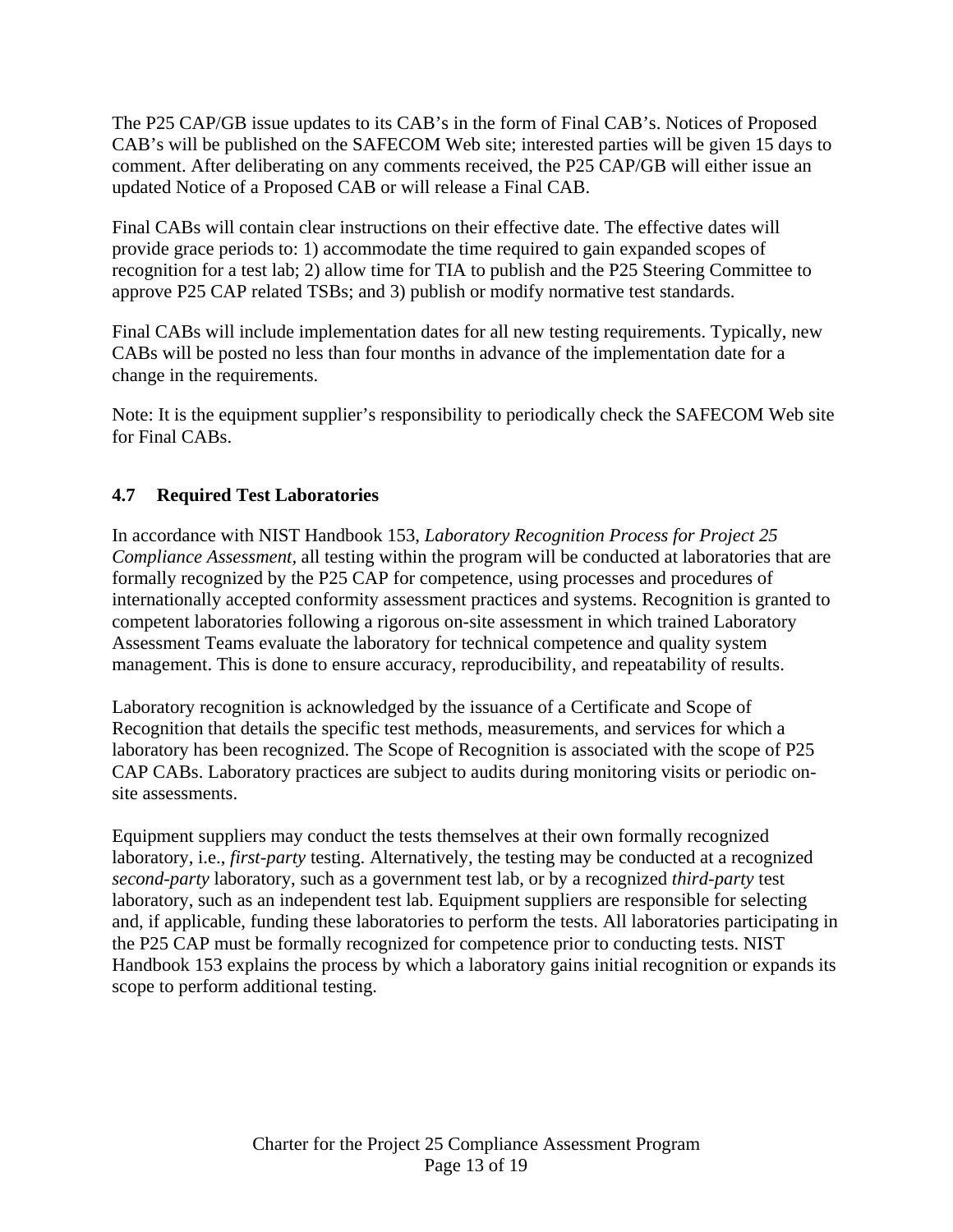# **4.8 Required Tests**

P25 equipment suppliers shall determine which tests are required by referencing the P25 CAP/GB Final CABs. Typically, one or more P25 CAP approved CABs will define the tests that must be performed on each type of equipment. Equipment suppliers should factor in the amount of time it might take a laboratory to gain initial recognition or expand its scope of recognition when planning to test their equipment. A laboratory shall not conduct tests that are used to support the SDoC until it has gained formal recognition.

P25 equipment purchasers may consult two sources for advance notice of product availability and testing requirements, respectively. The P25 Decision Tree document (http://www.its.bldrdoc.gov/resources/p25/P25DocSelection.pdf) provides advance notice of the completion of key standards which signal the availability of new products within the next 1 to 2 years. This document is most useful for forecasting product availability. Once the product is available and compliance-related tests are published, the P25 CAP/GB will issue advance notices of its intent to implement new testing requirements. Such notices will be presented in the form of a schedule that summarizes the testing requirements related to the entire P25 suite of standards and products.

Testing within the P25 CAP is limited to particular equipment types. This is because normative test procedures documents have not been created for all equipment types and offered services. Accordingly, unless the equipment type is specifically referenced in one of the P25 CAP/GB's Final CABs, the equipment supplier is not required to formally test that equipment as a part of the P25 CAP.

#### **4.9 Governance of the Laboratory Recognition Process**

The laboratory component of the P25 CAP is restricted to facilities that are recognized for competence by P25 CAP based on a recommendation from NIST through a process of on-site assessments by trained Laboratory Assessment Teams. The process is overseen by the P25 CAP/LPM, who governs the program under the guidelines set forth in the NIST Handbook 153. As noted in the Handbook, the Laboratory recognition process is managed using processes and procedures of internationally accepted conformity assessment systems.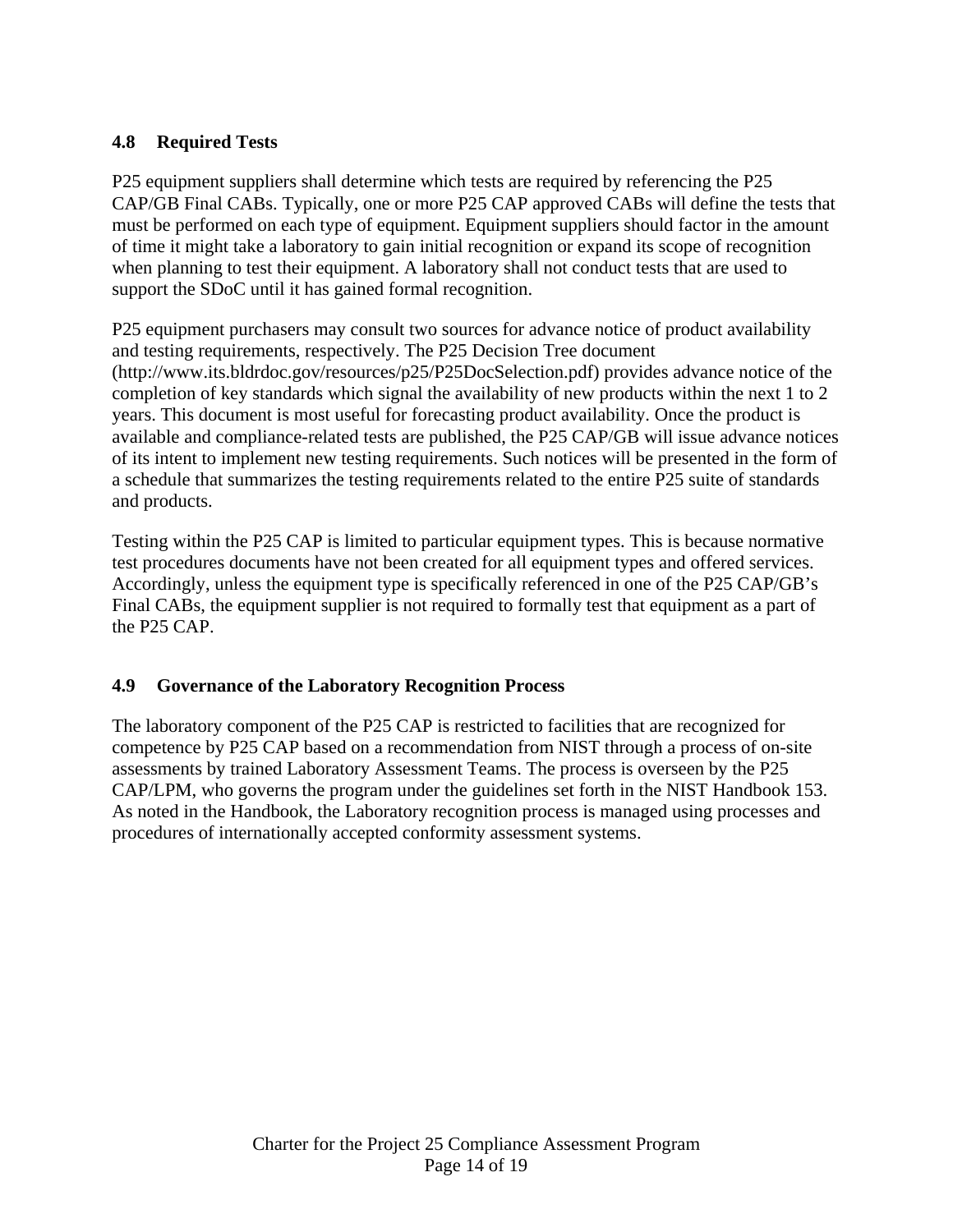# **4.10 Documentation Required for Attestations of Compliance**

#### **4.10.1 Supplier's Declaration of Compliance**

For equipment which meets all of the P25 CAP requirements, the equipment supplier shall prepare an SDoC. The SDoC, and an accompanying summary test report which substantiates the declaration, constitutes a company's formal, public attestation of compliance with the standards for the equipment. They must be signed by responsible company officials. The SDoC and the associated summary test report constitute the complete set of documents required by the P25 CAP to declare compliance.

#### **4.10.1.1 Required Format**

All SDoCs shall be formatted using the template approved by the P25 CAP GB. That template is based on the requirements in ISO/IEC 17050:2004.

#### **4.10.1.2 Review of SDoCs**

Laboratories are required to submit the summary test reports and SDoCs to the OIC CAP Program Manager for review. The OIC CAP Program Manager SDoC review is a simple administrative process to ensure that the documentation is complete and accurate in accordance with the current P25 CAP processes. After reviewing the submission for completeness and accuracy, the OIC CAP Program Manager will either work with the equipment supplier to resolve discrepancies or upload the SDoC and summary test report to the SAFECOM Web site.

Note: In no way does this review constitute an endorsement or certification of product conformity or compliance from NIST or DHS. The equipment suppliers and Authorized Representative signatory to the SDoC bear full responsibility for the content, completeness, and accuracy of the SDoC. Neither NIST nor DHS shall bear any responsibility for incomplete or inaccurate statements within an SDoC.

#### **4.10.1.3 Updates to SDoCs Following CAB Changes**

If P25 CAP revision to a CAB necessitates additional tests for an existing piece of equipment, the equipment supplier must execute the supplemental tests, issue a revised SDoC, and post a supplementary summary test report. The revised SDoC must be forwarded to the OIC CAP Program Manager for review before it will be uploaded to the SAFECOM Web site. Similarly, if a CAB is updated or created and testing is required for a new piece of equipment, a new SDoC for that item, along with the accompanying summary test report, must be posted. Again, the SDoC must be reviewed by the OIC CAP Program Manager, who will then upload the SDoC and summary test report to the SAFECOM Web site.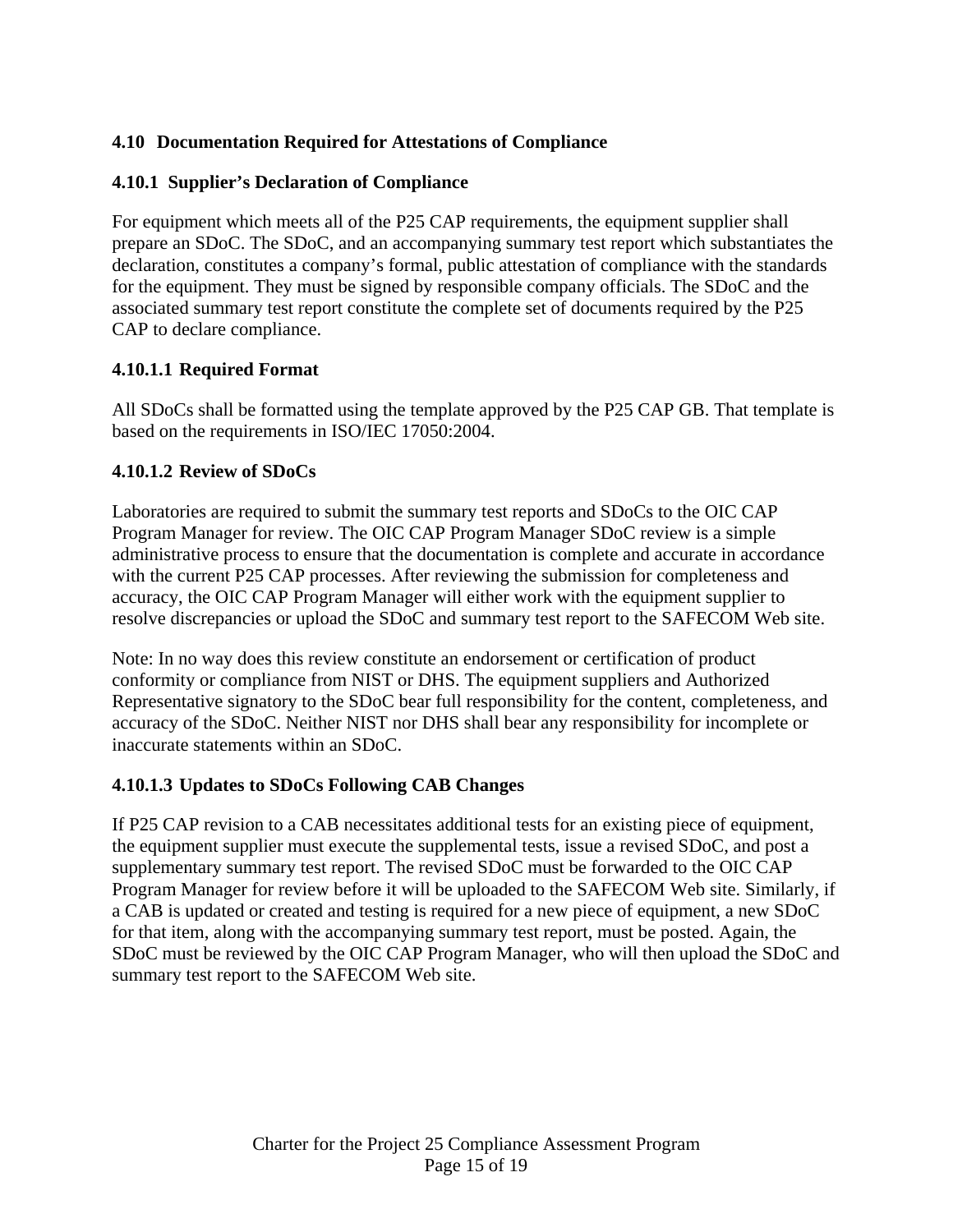#### **4.10.1.4 Model Classes**

It is customary for equipment suppliers to issue SDoCs for representative equipment which is the test article for a model class. This means equipment that the supplier has determined, through engineering analysis or internal functional testing, to be functionally equivalent to a particular, actual test article. For instance, a product with multiple software level revisions, such as 6.4.1, 6.4.2, and 6.4.3, may be determined to be functionally equivalent for all of these variations. The equipment supplier may publish an SDoC and summary test report for each revision based on testing the representative equipment. In this instance, the product variations are representative equipment which constitutes a "model class." Based on the example, the model class would then be identified in the SDoC as all product variants containing software levels 6.4.x. Representative equipment in a model class shall produce test results equivalent to the actual test article.

To substantiate the validity of representative equipment in a model class, equipment suppliers shall keep documented evidence of engineering changes to their products, including:

- a) Detailed descriptions of changes to the item's hardware, software, or firmware
- b) Version number for each modification
- c) Implementation date of each change
- d) Analysis of the impact of the change or the results of development engineering-level testing for each of the test requirements stipulated in the applicable P25 CAP CAB's. This should include an explanation of why the subject modification should not affect the outcome of each test.

The analysis shall receive an overall grade according to the following schedule:

Grade I—Obvious that retesting is not required; product changes are cosmetic in nature or only affect functionality which is not standardized P25 functionality.

Grade II—Uncertain whether retesting is required; warrants a more thorough engineering analysis. For instance, changes in equipment supplier proprietary functionality, bug fixes, feature additions, etc.

Grade III—Obvious that retesting is required; substantial changes to the product's hardware or firmware have occurred.

In accordance with NIST Handbook 153 Section 3.4, a published SDoC shall only apply to the model class tested. Other configurations or product variants that do not constitute representative equipment shall not be included in the SDoC. Product variants include changes in a product's hardware, firmware, or software that relate to P25 functionality.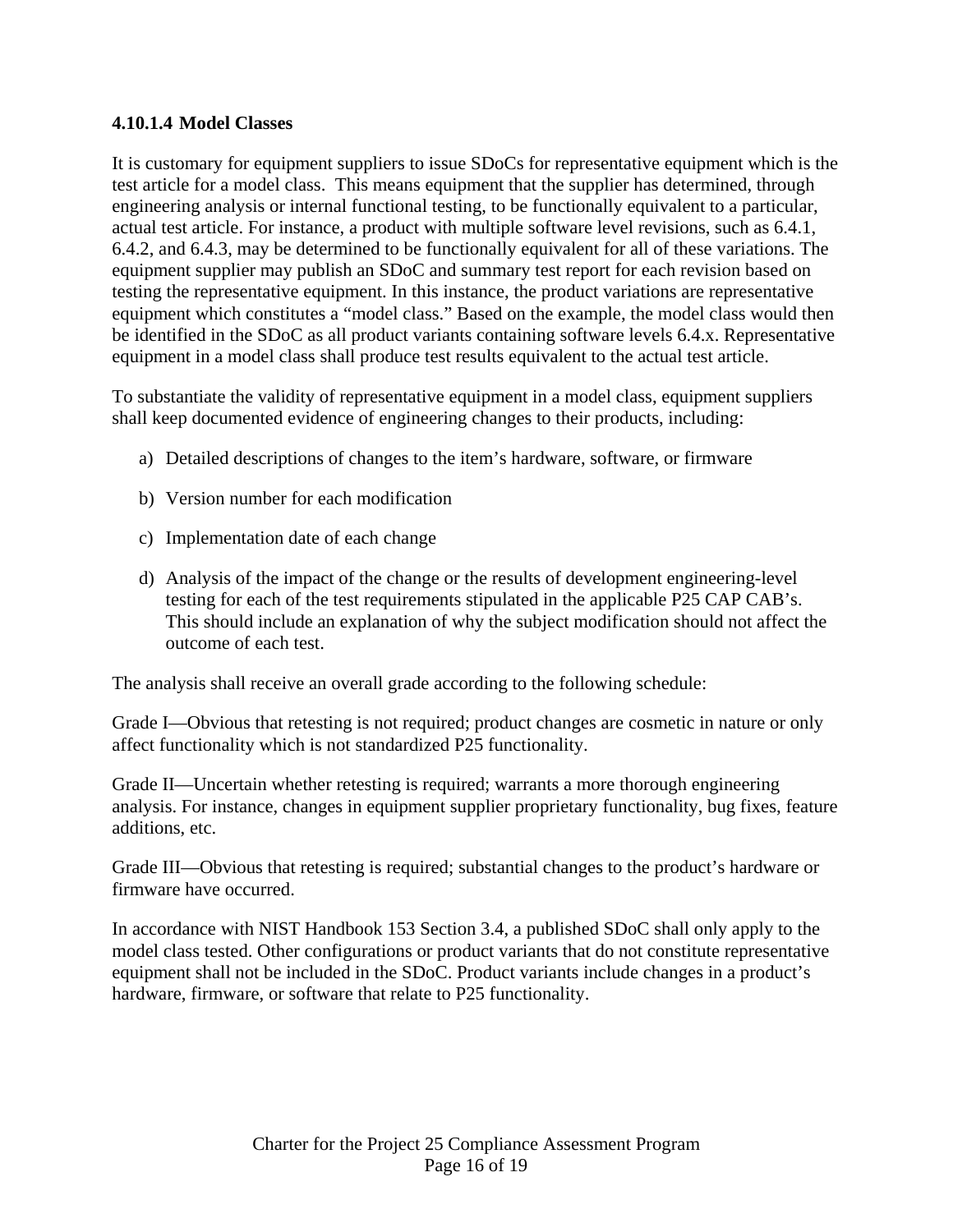Note: Changes in interchangeable accessory items such as, but not limited to, batteries, programming and data cables, speakers, microphones, or antennas—which are required to make the equipment function, but are not an integral part of the functionality described within the SDoC— shall not constitute a product variant, unless those items are an integral part of product testing. For instance, radio performance testing may be conducted using a battery eliminator, so batteries would not represent a product variant. However, a test procedure that stipulated the use of an actual battery—perhaps to evaluate its performance under various environmental conditions—would make any battery other than the one tested a product variant.

Equipment suppliers are solely responsible for identifying product variants, and for determining whether a modified product requires re-testing. Nonconforming products may trigger a monitoring visit to the test laboratory and may result in revocation in laboratory recognition (this process is detailed in NIST Handbook 153 Section 4.12). and/or revocation of specific manufacturer's SDoCs If laboratory recognition is revoked, all SDoCs traceable to that laboratory recognition may be scrutinized and may be removed by the OIC CAP Program Manager from the SAFECOM website.

# **4.10.2 Test Reports**

The laboratory will produce two types of test reports—detailed and summary.

# **4.10.2.1 Detailed Test Reports**

Detailed test reports provide complete documentation of test conditions to assist test repeatability and reproducibility. There are no formatting requirements for detailed test reports; however, NIST Handbook 153 Section 5.8 stipulates content requirements for detailed test reports, and test laboratories are required to maintain records of all testing.

# **4.10.2.2 Summary Test Reports**

Summary test reports are intended to provide the equipment purchaser with a summary of the tests conducted on the equipment along with the test case verdicts. Since these documents are available to emergency response personnel for review, there are formatting requirements for these reports to ensure consistent presentation and interpretation of test results.

All summary test reports shall be in the format approved by DHS OIC, based on the recommendations of the P25 CAP/GB. Equipment suppliers are responsible for ensuring that their test lab uses the approved standard format for all summary test reports.

#### **4.10.3 Posting Attestations of Compliance**

The OIC CAP Program Manager is responsible for posting the SDoC and summary test reports for products on the SAFECOM Web site after these documents have been validated. (See https://www.safecomprogram.gov/ - Note: the www.safecomprogram.gov website is in the process of adding P25 CAP material but has not posted live material as of the writing of this document).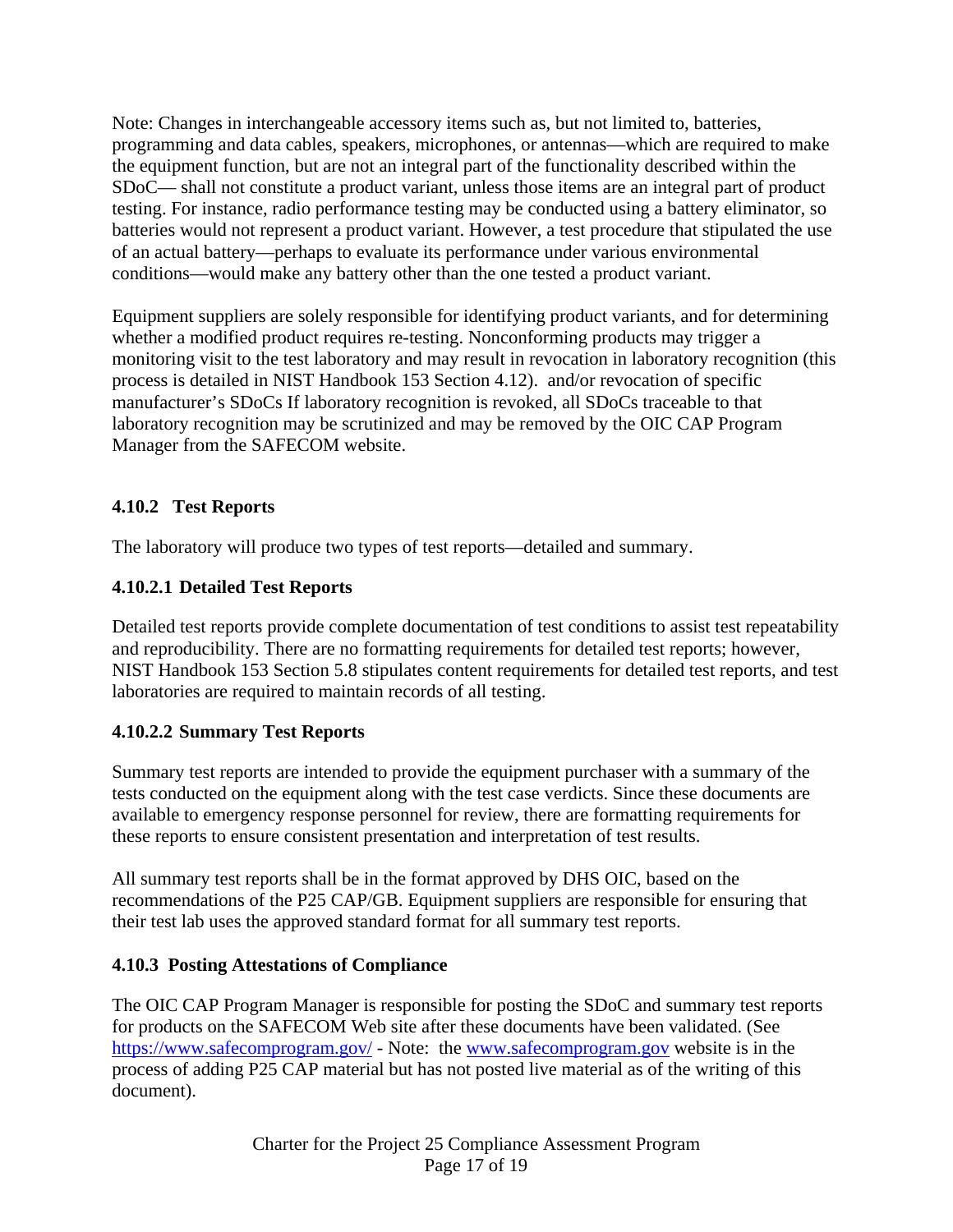## **4.10.4 Responsible Party**

The seller of finished products is responsible for providing SDoCs for all products it sells. If a product contains components produced by an Original Equipment Manufacturer (OEM), the seller may provide an SDoC and summary test report prepared by the OEM.

## **4.10.5 Maintenance of SDoCs**

# **4.10.5.1 SDoC Reviews**

The P25 CAP/GB support personnel will periodically forward a list of current SDoCs to each equipment supplier—especially in advance of changes in P25 CAP CAB's—to give the supplier an opportunity to review the impact of CAB changes on each SDoC's continued validity. Equipment suppliers are responsible for seeking OIC CAP Program Manager review on SDoCs that are affected by changes.

# **4.10.5.2 SDoC Audits**

The OIC CAP Program Manager will periodically conduct audits of the SDoCs on the SAFECOM Web site to ensure that all Declared Equipment remains valid in accordance with new P25 CAP/GB Final CABs. Equipment suppliers will be given 45 days notice to correct suspected discrepancies. SDoCs that have not been reviewed after the 45-day grace period will be removed from the SAFECOM Web site.

#### **4.10.5.3 Resolution of Discrepancies**

Discrepancies identified on the SAFECOM Web site shall be addressed with OIC's P25 industry liaison. If the industry liaison determines that the errors are of a technical nature related to laboratory testing, they will be referred to the P25 CAP/LPM. The LPM will reply to the equipment supplier and the OIC P25 industry liaison within 30 days*.* Otherwise, the OIC P25 industry liaison shall reply to the complainant within 30 days. Equipment supplier disputes with the OIC P25 industry liaison which are not resolved within 60 days may be forwarded to the P25 CAP/GB for dispute resolution.

#### **4.11 Control of Nonconforming Testing**

If the P25 CAP/LPM verifies that a laboratory participating in the P25 CAP has generated nonconforming work that results in invalid test data, the P25 CAP/LPM may undertake review procedures outlined in NIST Handbook 153. If laboratory recognition is revoked, all SDoCs traceable to that laboratory recognition may be scrutinized and may be removed by the OIC CAP Program Manager from the SAFECOM website.